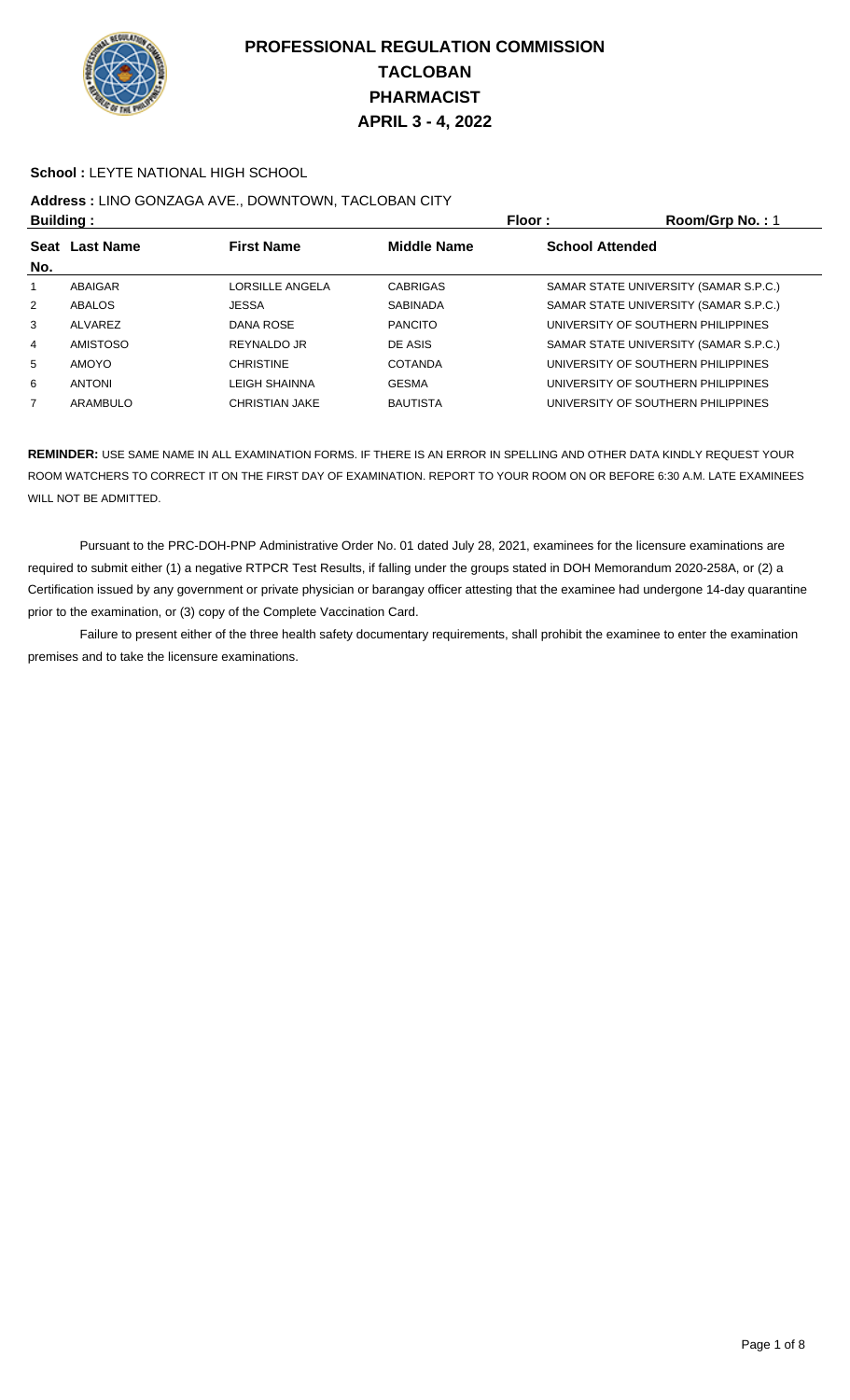

#### **School :** LEYTE NATIONAL HIGH SCHOOL

## **Address :** LINO GONZAGA AVE., DOWNTOWN, TACLOBAN CITY

| <b>Building:</b>                    |                        | Floor:             | Room/Grp No.: 2                    |
|-------------------------------------|------------------------|--------------------|------------------------------------|
| <b>First Name</b><br>Seat Last Name |                        | <b>Middle Name</b> | <b>School Attended</b>             |
|                                     |                        |                    |                                    |
| AZUL                                | MA. LUISA              | <b>SANTIAGO</b>    | UNIVERSITY OF SOUTHERN PHILIPPINES |
| <b>BACTOL</b>                       | <b>VICTOR EMMANUEL</b> | <b>DILOY</b>       | UNIVERSITY OF SOUTHERN PHILIPPINES |
| <b>BALDONO</b>                      | <b>DESIREE</b>         | <b>GALO</b>        | EMILIO AGUINALDO COLLEGE-MANILA    |
| <b>BALMES</b>                       | TRICIA CARMELA         | <b>POMIDA</b>      | ARELLANO UNIVERSITY-MANILA         |
| <b>BALORO</b>                       | MARY JOY               | <b>RODADO</b>      | SAN LORENZO RUIZ COLLEGE OF ORMOC  |
| <b>BARCELONIA</b>                   | MADEL                  | <b>BALDECAÑAS</b>  | UNIVERSITY OF SOUTHERN PHILIPPINES |
| <b>BRUA</b>                         | DEAN JURY              | PO                 | UNIVERSITY OF SOUTHERN PHILIPPINES |
|                                     |                        |                    |                                    |

**REMINDER:** USE SAME NAME IN ALL EXAMINATION FORMS. IF THERE IS AN ERROR IN SPELLING AND OTHER DATA KINDLY REQUEST YOUR ROOM WATCHERS TO CORRECT IT ON THE FIRST DAY OF EXAMINATION. REPORT TO YOUR ROOM ON OR BEFORE 6:30 A.M. LATE EXAMINEES WILL NOT BE ADMITTED.

 Pursuant to the PRC-DOH-PNP Administrative Order No. 01 dated July 28, 2021, examinees for the licensure examinations are required to submit either (1) a negative RTPCR Test Results, if falling under the groups stated in DOH Memorandum 2020-258A, or (2) a Certification issued by any government or private physician or barangay officer attesting that the examinee had undergone 14-day quarantine prior to the examination, or (3) copy of the Complete Vaccination Card.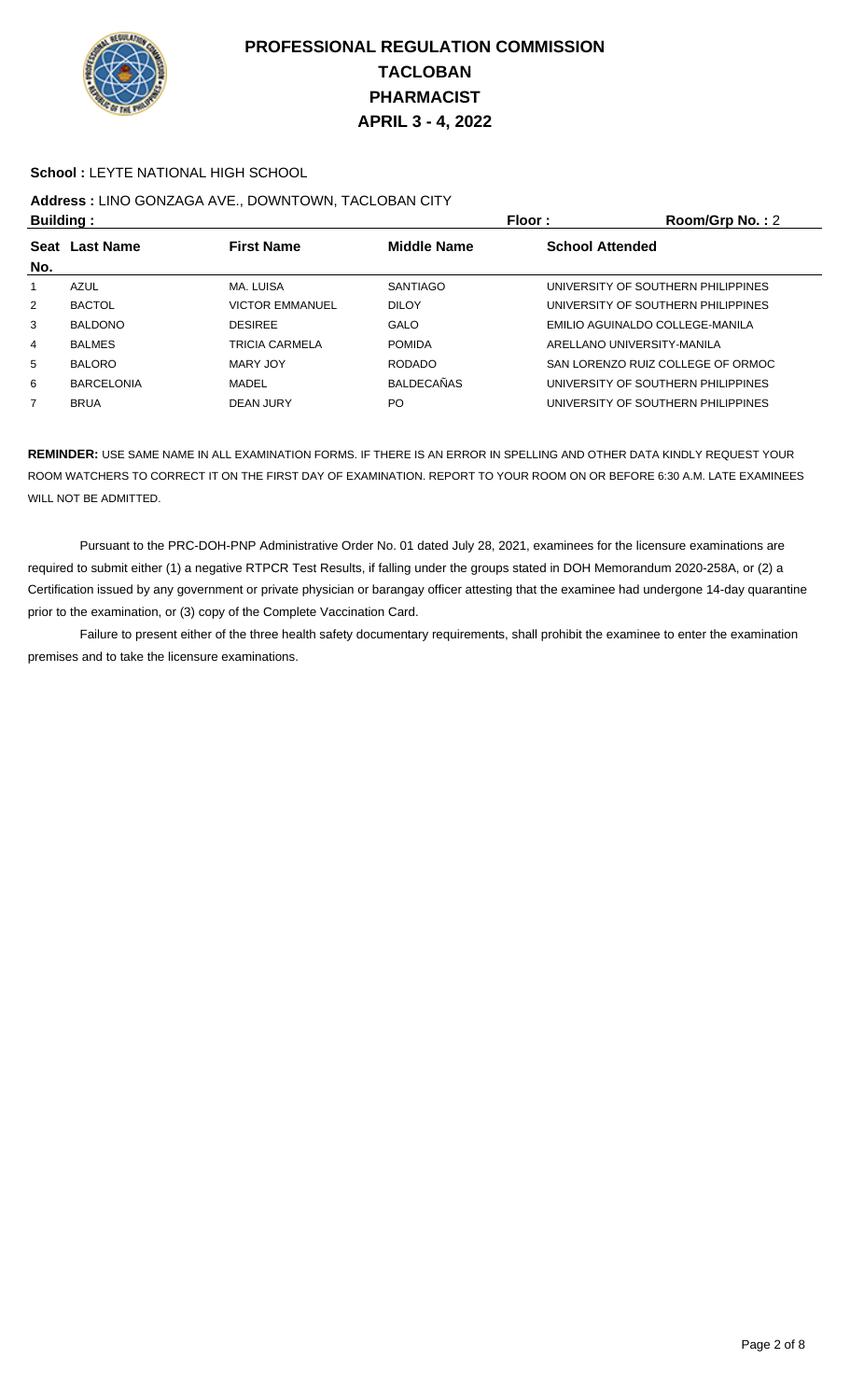

#### **School :** LEYTE NATIONAL HIGH SCHOOL

## **Address :** LINO GONZAGA AVE., DOWNTOWN, TACLOBAN CITY

| <b>Building:</b>                    |                         | Floor:             | Room/Grp No.: 3                       |
|-------------------------------------|-------------------------|--------------------|---------------------------------------|
| <b>First Name</b><br>Seat Last Name |                         | <b>Middle Name</b> | <b>School Attended</b>                |
|                                     |                         |                    |                                       |
| <b>CADIGOY</b>                      | ARVIN                   | <b>SALVATIERRA</b> | UNIVERSITY OF SOUTHERN PHILIPPINES    |
| <b>CAMARINES</b>                    | <b>JESSA MARIE</b>      | <b>BOTRON</b>      | UNIVERSITY OF SOUTHERN PHILIPPINES    |
| <b>CANDIDO</b>                      | <b>YVETTE NORRIENNE</b> | <b>GUALDRAPA</b>   | UNIVERSITY OF SOUTHERN PHILIPPINES    |
| <b>CAPITO</b>                       | <b>BEVERLY</b>          | TY                 | UNIVERSITY OF SOUTHERN PHILIPPINES    |
| <b>CHUA</b>                         | <b>KAREN</b>            | <b>CABORNAY</b>    | SAMAR STATE UNIVERSITY (SAMAR S.P.C.) |
| COLINAYO                            | MAY JOY                 | ARGUELLES          | UNIVERSITY OF SOUTHERN PHILIPPINES    |
| CONTENIDO                           | LOWELLA                 | DE PAZ             | SAMAR STATE UNIVERSITY (SAMAR S.P.C.) |
|                                     |                         |                    |                                       |

**REMINDER:** USE SAME NAME IN ALL EXAMINATION FORMS. IF THERE IS AN ERROR IN SPELLING AND OTHER DATA KINDLY REQUEST YOUR ROOM WATCHERS TO CORRECT IT ON THE FIRST DAY OF EXAMINATION. REPORT TO YOUR ROOM ON OR BEFORE 6:30 A.M. LATE EXAMINEES WILL NOT BE ADMITTED.

 Pursuant to the PRC-DOH-PNP Administrative Order No. 01 dated July 28, 2021, examinees for the licensure examinations are required to submit either (1) a negative RTPCR Test Results, if falling under the groups stated in DOH Memorandum 2020-258A, or (2) a Certification issued by any government or private physician or barangay officer attesting that the examinee had undergone 14-day quarantine prior to the examination, or (3) copy of the Complete Vaccination Card.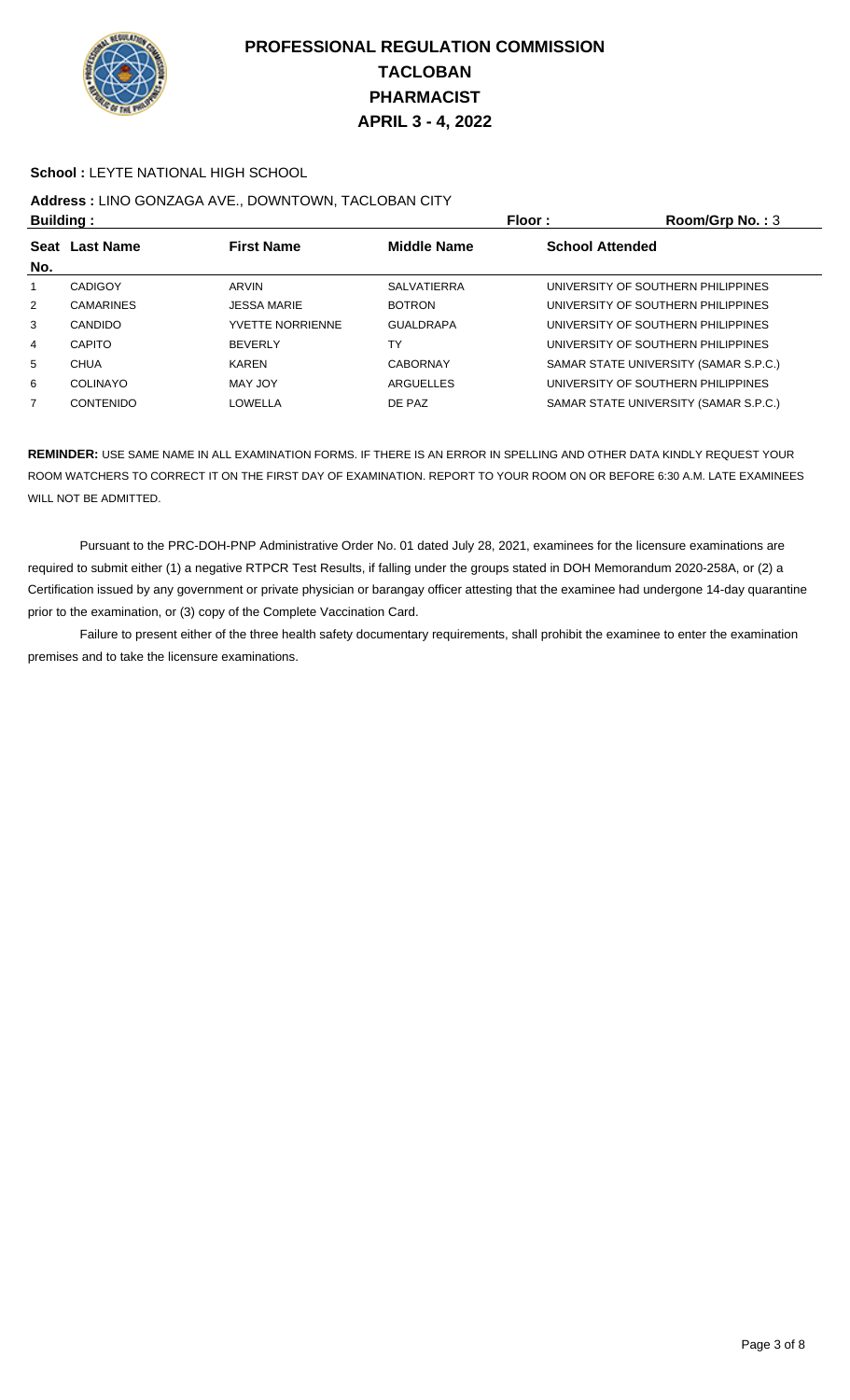

#### **School :** LEYTE NATIONAL HIGH SCHOOL

## **Address :** LINO GONZAGA AVE., DOWNTOWN, TACLOBAN CITY

| <b>Building:</b> |                  | Floor:             | Room/Grp No.: 4 |                                       |
|------------------|------------------|--------------------|-----------------|---------------------------------------|
| Seat Last Name   |                  | <b>First Name</b>  | Middle Name     | <b>School Attended</b>                |
| No.              |                  |                    |                 |                                       |
| 1                | <b>COSTIBOLO</b> | ADRIENNE LEIGH     | LUMAGBAS        | UNIVERSITY OF SOUTHERN PHILIPPINES    |
| $\overline{2}$   | DAGANDAN         | <b>JESSICA</b>     | LABRAGUE        | UNIVERSITY OF SOUTHERN PHILIPPINES    |
| 3                | DE LA SIERNA     | <b>CHRISJEVA</b>   | LARGO           | UNIVERSITY OF SOUTHERN PHILIPPINES    |
| 4                | FAJANILAN        | LEHI JOHN          | <b>ROSALES</b>  | SAMAR STATE UNIVERSITY (SAMAR S.P.C.) |
| 5                | <b>GADIN</b>     | <b>THRINA ROSE</b> | <b>MORA</b>     | UNIVERSITY OF SOUTHERN PHILIPPINES    |
| 6                | GO               | <b>CYPRIL JULS</b> | <b>RIVERA</b>   | SAMAR STATE UNIVERSITY (SAMAR S.P.C.) |
| 7                | <b>GUNDA</b>     | <b>CHIARA</b>      | ADENA           | UNIVERSITY OF SOUTHERN PHILIPPINES    |

**REMINDER:** USE SAME NAME IN ALL EXAMINATION FORMS. IF THERE IS AN ERROR IN SPELLING AND OTHER DATA KINDLY REQUEST YOUR ROOM WATCHERS TO CORRECT IT ON THE FIRST DAY OF EXAMINATION. REPORT TO YOUR ROOM ON OR BEFORE 6:30 A.M. LATE EXAMINEES WILL NOT BE ADMITTED.

 Pursuant to the PRC-DOH-PNP Administrative Order No. 01 dated July 28, 2021, examinees for the licensure examinations are required to submit either (1) a negative RTPCR Test Results, if falling under the groups stated in DOH Memorandum 2020-258A, or (2) a Certification issued by any government or private physician or barangay officer attesting that the examinee had undergone 14-day quarantine prior to the examination, or (3) copy of the Complete Vaccination Card.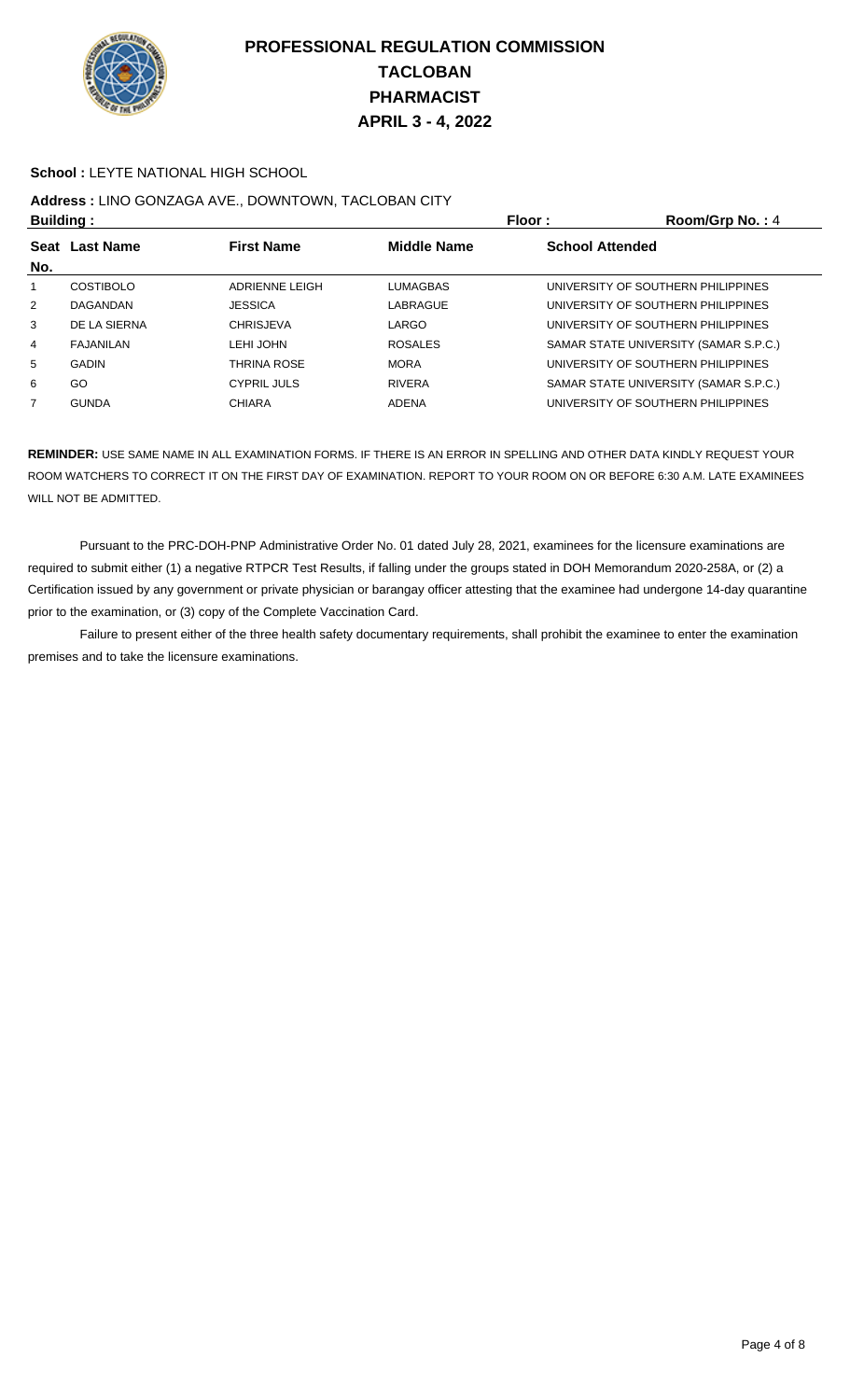

#### **School :** LEYTE NATIONAL HIGH SCHOOL

## **Address :** LINO GONZAGA AVE., DOWNTOWN, TACLOBAN CITY

| <b>Building:</b>   |                  |                        | Floor:             | Room/Grp No.: 5                       |
|--------------------|------------------|------------------------|--------------------|---------------------------------------|
| <b>Seat</b><br>No. | <b>Last Name</b> | <b>First Name</b>      | <b>Middle Name</b> | <b>School Attended</b>                |
| 1                  | HAMO-AY          | <b>KRYSTAL MARIE</b>   | DE LA PEÑA         | UNIVERSITY OF SOUTHERN PHILIPPINES    |
| $\overline{2}$     | <b>ILO</b>       | <b>JIENEN BLESS</b>    | <b>TAGNIPEZ</b>    | SAMAR STATE UNIVERSITY (SAMAR S.P.C.) |
| 3                  | <b>LAGUILLES</b> | LOUIE                  | <b>SOTTO</b>       | SAMAR STATE UNIVERSITY (SAMAR S.P.C.) |
| 4                  | LAMADRID         | <b>DEVIE CLAIRE</b>    | CAYCO              | SAMAR STATE UNIVERSITY (SAMAR S.P.C.) |
| 5                  | <b>LAPINID</b>   | FELIX JR               | <b>GAHI</b>        | UNIVERSITY OF SOUTHERN PHILIPPINES    |
| 6                  | <b>LISING</b>    | <b>JOSEPH BENJAMIN</b> | <b>PEDROSA</b>     | UNIVERSITY OF SOUTHERN PHILIPPINES    |
| $\overline{7}$     | MACALALAD        | <b>ADRIAN</b>          | VILLALUNA          | UNIVERSITY OF SOUTHERN PHILIPPINES    |
| 8                  | MANALO           | <b>ERMARIESHANE</b>    | <b>BERTES</b>      | ST. SCHOLASTICA'S COLLEGE-TACLOBAN    |

**REMINDER:** USE SAME NAME IN ALL EXAMINATION FORMS. IF THERE IS AN ERROR IN SPELLING AND OTHER DATA KINDLY REQUEST YOUR ROOM WATCHERS TO CORRECT IT ON THE FIRST DAY OF EXAMINATION. REPORT TO YOUR ROOM ON OR BEFORE 6:30 A.M. LATE EXAMINEES WILL NOT BE ADMITTED.

 Pursuant to the PRC-DOH-PNP Administrative Order No. 01 dated July 28, 2021, examinees for the licensure examinations are required to submit either (1) a negative RTPCR Test Results, if falling under the groups stated in DOH Memorandum 2020-258A, or (2) a Certification issued by any government or private physician or barangay officer attesting that the examinee had undergone 14-day quarantine prior to the examination, or (3) copy of the Complete Vaccination Card.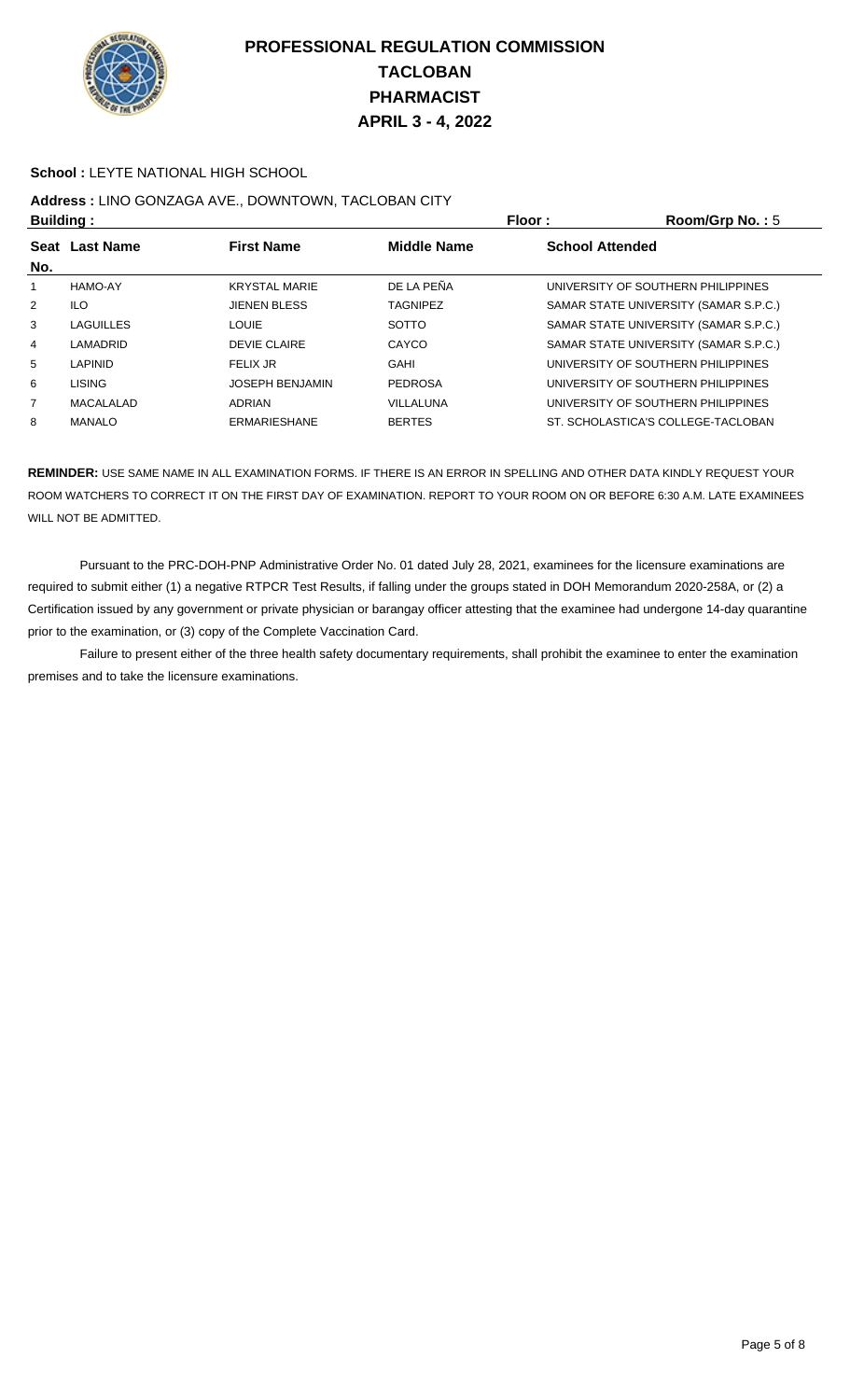

#### **School :** LEYTE NATIONAL HIGH SCHOOL

## **Address :** LINO GONZAGA AVE., DOWNTOWN, TACLOBAN CITY

| <b>Building:</b>   |                   |                   | Floor:             | Room/Grp No.: 6                       |
|--------------------|-------------------|-------------------|--------------------|---------------------------------------|
| <b>Seat</b><br>No. | <b>Last Name</b>  | <b>First Name</b> | <b>Middle Name</b> | <b>School Attended</b>                |
| 1.                 | MANUEL            | <b>QUENNIE</b>    | <b>CRODUA</b>      | UNIVERSITY OF SOUTHERN PHILIPPINES    |
| $\overline{2}$     | <b>OGARDO</b>     | <b>IMEE</b>       | <b>CRUTO</b>       | UNIVERSITY OF SOUTHERN PHILIPPINES    |
| 3                  | PABELONIA         | <b>JERALTHON</b>  | <b>ABUCOT</b>      | ARELLANO UNIVERSITY-MANILA            |
| 4                  | <b>PACHO</b>      | <b>JINKY JOY</b>  | <b>ABARRACOSO</b>  | SAMAR STATE UNIVERSITY (SAMAR S.P.C.) |
| 5                  | <b>PEDROSA</b>    | <b>REYET MAY</b>  | <b>GARCIANO</b>    | UNIVERSITY OF SOUTHERN PHILIPPINES    |
| 6                  | PONFERRADA        | SAMANTHA NICOLE   | <b>SERON</b>       | UNIVERSITY OF SOUTHERN PHILIPPINES    |
| $\overline{7}$     | <b>PORTON</b>     | ANELYN            | DAGAL              | UNIVERSITY OF SOUTHERN PHILIPPINES    |
| 8                  | <b>QUILANTANG</b> | <b>PIA SIGRID</b> | <b>TAMPUS</b>      | UNIVERSITY OF SOUTHERN PHILIPPINES    |

**REMINDER:** USE SAME NAME IN ALL EXAMINATION FORMS. IF THERE IS AN ERROR IN SPELLING AND OTHER DATA KINDLY REQUEST YOUR ROOM WATCHERS TO CORRECT IT ON THE FIRST DAY OF EXAMINATION. REPORT TO YOUR ROOM ON OR BEFORE 6:30 A.M. LATE EXAMINEES WILL NOT BE ADMITTED.

 Pursuant to the PRC-DOH-PNP Administrative Order No. 01 dated July 28, 2021, examinees for the licensure examinations are required to submit either (1) a negative RTPCR Test Results, if falling under the groups stated in DOH Memorandum 2020-258A, or (2) a Certification issued by any government or private physician or barangay officer attesting that the examinee had undergone 14-day quarantine prior to the examination, or (3) copy of the Complete Vaccination Card.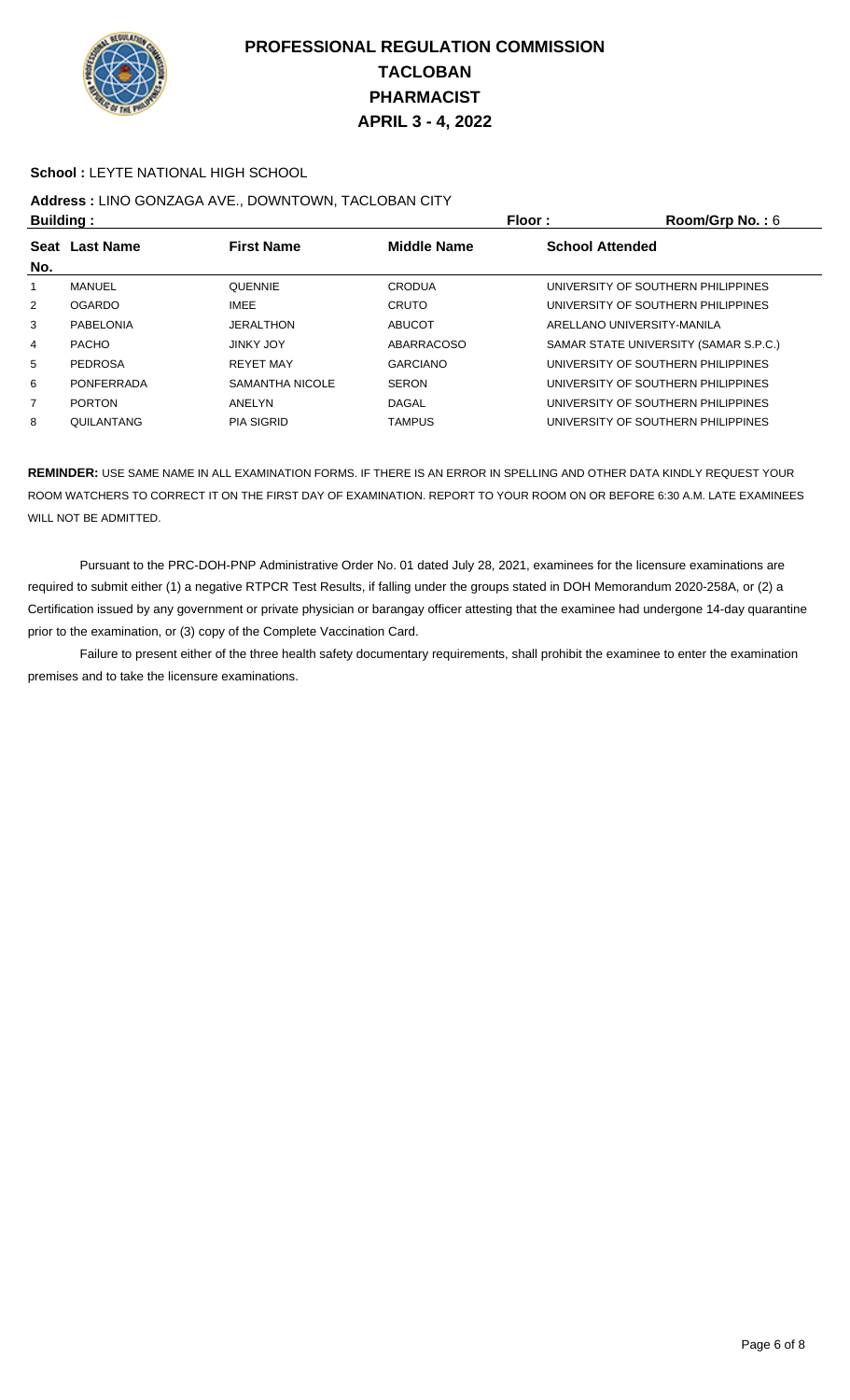

#### **School :** LEYTE NATIONAL HIGH SCHOOL

# **Address :** LINO GONZAGA AVE., DOWNTOWN, TACLOBAN CITY

| <b>Building:</b> |                  | Floor:                | Room/Grp No.: 7    |                                         |
|------------------|------------------|-----------------------|--------------------|-----------------------------------------|
| Seat<br>No.      | <b>Last Name</b> | <b>First Name</b>     | <b>Middle Name</b> | <b>School Attended</b>                  |
|                  | <b>RODRIGUEZ</b> | <b>ADRIAN RAFAEL</b>  | <b>BERNALES</b>    | MANILA CENTRAL UNIVERSITY-CALOOCAN CITY |
| $\overline{2}$   | <b>SABENECIO</b> | <b>BIEN DON</b>       | TAN                | UNIVERSITY OF SOUTHERN PHILIPPINES      |
| 3                | SALVACRUZ        | DEVON JOHN            | <b>GALLANO</b>     | UNIVERSITY OF SOUTHERN PHILIPPINES      |
| 4                | SAMPAYAN         | ROWIE LEEN            | <b>ASUERO</b>      | UNIVERSITY OF SOUTHERN PHILIPPINES      |
| 5                | <b>SARONA</b>    | KARLA JANE            | <b>PABUNAN</b>     | UNIVERSITY OF SOUTHERN PHILIPPINES      |
| 6                | <b>SEVILLA</b>   | DOROTHY TRISHA        | <b>CABREROS</b>    | UNIVERSITY OF SOUTHERN PHILIPPINES      |
| 7                | <b>SEVILLA</b>   | <b>DOROTHY TRIXIE</b> | <b>CABREROS</b>    | UNIVERSITY OF SOUTHERN PHILIPPINES      |
| 8                | <b>SIASAT</b>    | <b>IAN DALETON</b>    | <b>SAMONTE</b>     | SAMAR STATE UNIVERSITY (SAMAR S.P.C.)   |

**REMINDER:** USE SAME NAME IN ALL EXAMINATION FORMS. IF THERE IS AN ERROR IN SPELLING AND OTHER DATA KINDLY REQUEST YOUR ROOM WATCHERS TO CORRECT IT ON THE FIRST DAY OF EXAMINATION. REPORT TO YOUR ROOM ON OR BEFORE 6:30 A.M. LATE EXAMINEES WILL NOT BE ADMITTED.

 Pursuant to the PRC-DOH-PNP Administrative Order No. 01 dated July 28, 2021, examinees for the licensure examinations are required to submit either (1) a negative RTPCR Test Results, if falling under the groups stated in DOH Memorandum 2020-258A, or (2) a Certification issued by any government or private physician or barangay officer attesting that the examinee had undergone 14-day quarantine prior to the examination, or (3) copy of the Complete Vaccination Card.